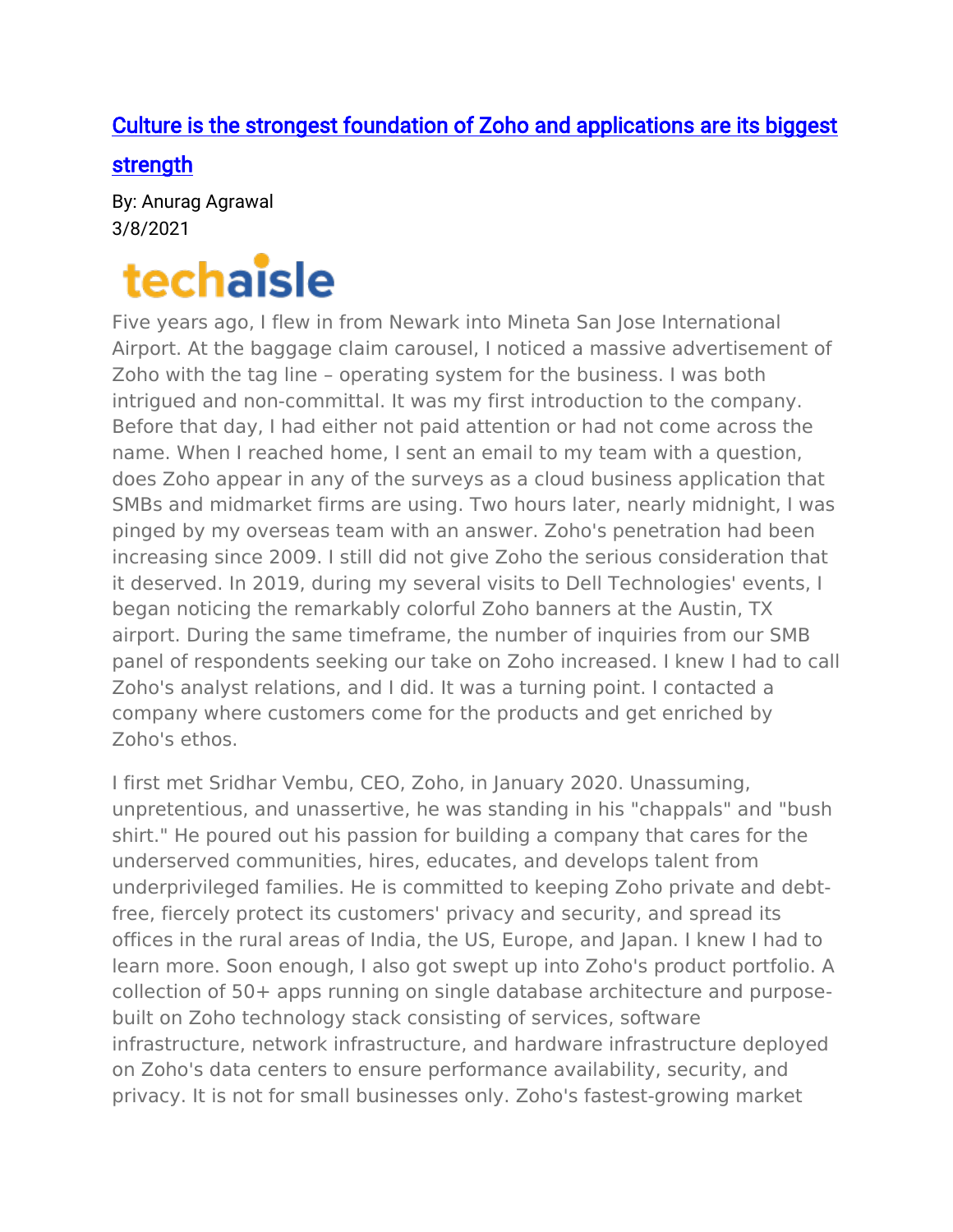segment is the midmarket. Salesforce, Microsoft, and SAP are the established brands within the midmarket; Zoho is the challenger, not by deliberate design but by a sheer and silent commitment to customer success. I have interacted with many Zoho senior executives, product evangelists, and customers in the last year. The pervasiveness of genuine fondness to learn, desire to challenge the status quo, develop themselves as great human beings and develop solutions that exceed customer expectations is palpable. Zoho has as many micro-cultures as there are apps, fifty.

Zoho has been 25 years in the making. With 9000+ employees, 60+ million users in 180+ countries, annualized 5-year revenue growth of 34%, and a 97% customer retention rate, Zoho seems to be just getting started. Using a hub and spoke model – major city and adjacent rural areas – Zoho has opened 15+ small offices in the past six months to support local economies and partnerships. Sridhar Vembu, the recipient of Padma Shri, one of India's highest civilian honors, calls the model a cloud-enabled rural revival. He returned to India from the US in September 2019 and has settled in a small rural village, Tenkasi, where even the street lights are non-existent.

Sridhar is setting the tone for the next 25 years. He aims to continue enhancing a vertically integrated technology stack (from the data center to applications) and building horizontal integration where different groups, micro-cultures, and departments feel empowered and collaborate seamlessly. The deep-seated culture is evident in the enthusiasm of Zoho's empathy and responsiveness to the pandemic. It instituted a 6-month subscription waiver for small businesses. To meet remote workers' needs, it launched Remotely, a suite of 11 free productivity tools. To enable workplace re-opening, it has announced the BackToWork app, free for a year. For Zoho, free does not mean using customer data for monetization. Zoho does not run on public clouds, has removed all adjunct surveillance, and does not collect or store any customer data.

Zoho's latest versions of Zoho Projects and Zoho Analytics (with 1500 built-in dashboards) are comprehensive, customizable, secure, scalable, and intelligent. Zoho's universal NLP (Natural Language Processing) search – across all apps and data pillars - provides contextual answers, processes 16 million search requests a day, and performs 150 million indexing jobs a day. Zoho's offering is the Low-code platform to empower citizen developers with